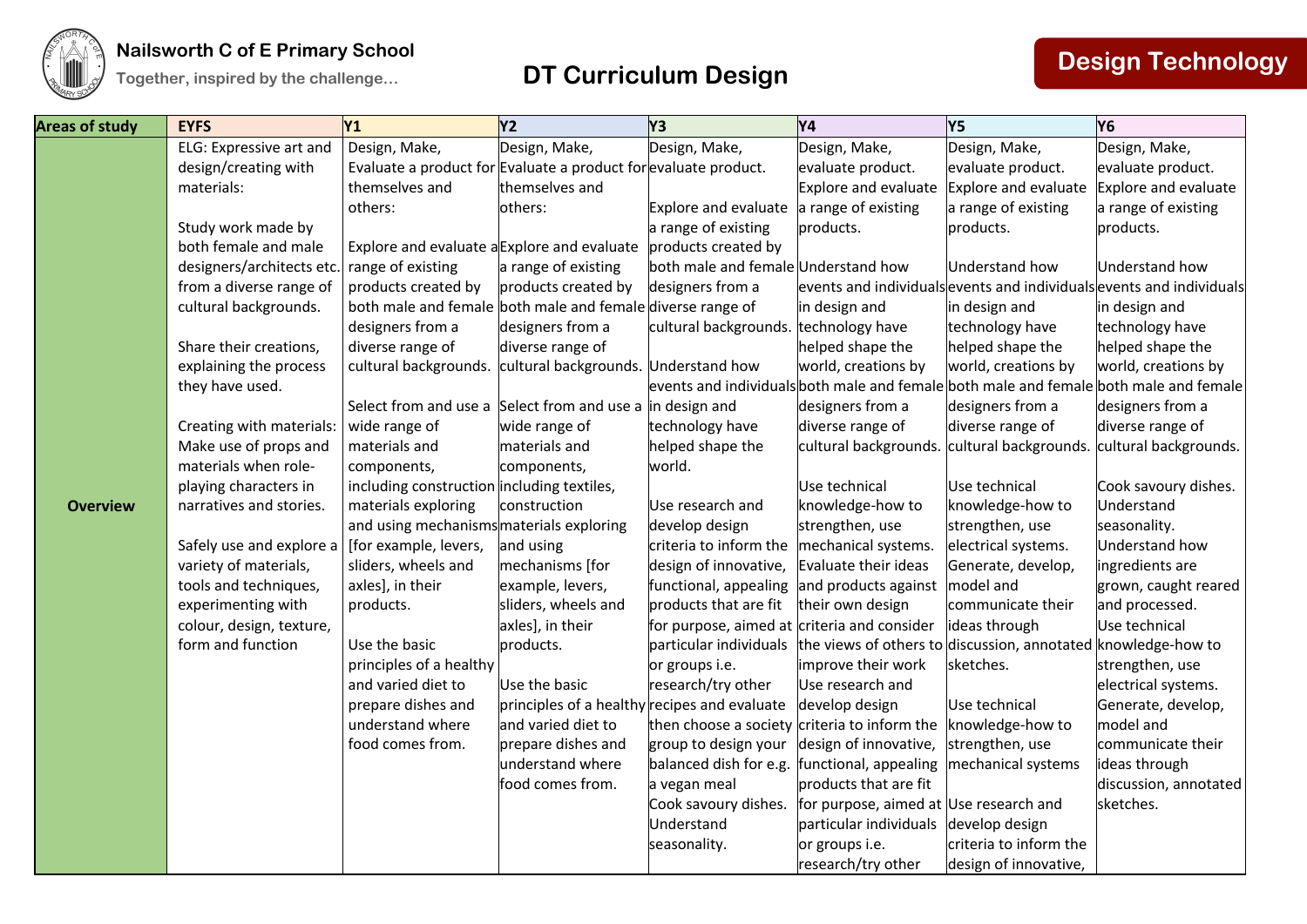

| <b>Areas of study</b>                       | <b>EYFS</b>              | Y1                                      | <b>Y2</b>           | Y3                                         | <b>Y4</b>                                   | Y5                                         | Y <sub>6</sub>        |
|---------------------------------------------|--------------------------|-----------------------------------------|---------------------|--------------------------------------------|---------------------------------------------|--------------------------------------------|-----------------------|
|                                             | Safely use and explore a | Select from and use a                   |                     | <b>Understand how</b>                      | recipes and evaluate                        | functional, appealing                      | Use technical         |
|                                             | variety of materials,    | wide range of                           |                     | ingredients are                            | then choose a society products that are fit |                                            | knowledge-how to      |
|                                             | tools and techniques,    | materials and                           |                     | grown, caught reared group to design your  |                                             | for purpose, aimed at strengthen, use      |                       |
|                                             | experimenting with       | components,                             |                     | and processed.                             | balanced dish for e.g.                      | particular individuals mechanical systems. |                       |
|                                             | colour, design, texture, | including textiles.                     |                     | Understand and use                         | a vegan meal                                | or groups i.e.                             |                       |
|                                             | form and function.       |                                         |                     | mechanical systems in Cook savoury dishes. |                                             | research/try other                         |                       |
|                                             |                          |                                         |                     | their products [for                        | Understand                                  | recipes and evaluate                       |                       |
|                                             |                          |                                         |                     | example, gears,                            | seasonality.                                | then choose a society                      |                       |
| <b>Overview</b>                             |                          |                                         |                     | pulleys, cams, levers                      | Understand how                              | group to design your                       |                       |
| (continued)                                 |                          |                                         |                     | and linkages].                             | ingredients are                             | balanced dish for e.g.                     |                       |
|                                             |                          |                                         |                     |                                            | grown, caught reared a vegan meal           |                                            |                       |
|                                             |                          |                                         |                     | Understand and use                         | and processed.                              | Cook savoury dishes.                       |                       |
|                                             |                          |                                         |                     | electrical systems in                      | Understand and use                          | Understand                                 |                       |
|                                             |                          |                                         |                     | their products [for                        | electrical systems in                       | seasonality.                               |                       |
|                                             |                          |                                         |                     | example, series                            | their products [for                         | Understand how                             |                       |
|                                             |                          |                                         |                     | circuits incorporating                     | example, series                             | ingredients are                            |                       |
|                                             |                          |                                         |                     | switches, bulbs,                           | circuits incorporating                      | grown, caught reared                       |                       |
|                                             |                          |                                         |                     | buzzers and motors].                       | switches, bulbs,                            | and processed.                             |                       |
|                                             |                          |                                         |                     |                                            | buzzers and motors].                        |                                            |                       |
|                                             | Design - purposeful,     | Design - purposeful,                    | Design - generate,  | Use research and                           | Use research and                            | Generate, develop,                         | Generate, develop,    |
|                                             | functional, appealing    | functional, appealing                   | develop, model and  | develop design                             | develop design                              | model and                                  | model and             |
| <b>Skills progression:</b><br><b>Design</b> | products for themselves  | products for                            | communicate their   | criteria to inform the                     | criteria to inform the                      | communicate their                          | communicate their     |
|                                             | and                      | themselves and other                    | ideas through       | design of innovative,                      | design of innovative,                       | ideas through                              | ideas through         |
|                                             | other users based on     | users based on design talking, drawing, |                     | functional, appealing                      | functional, appealing                       | discussion, annotated                      | discussion, annotated |
|                                             | design criteria.         | criteria.                               | templates, mock-ups | products that are fit                      | products that are fit                       | sketches, cross-                           | sketches, cross-      |
|                                             |                          |                                         | and, where          | for purpose, aimed                         | for purpose, aimed                          | sectional and                              | sectional and         |
|                                             |                          |                                         | appropriate,        | at particular                              | at particular                               | exploded diagrams,                         | exploded diagrams,    |
|                                             |                          |                                         | information and     | individuals or groups.                     | individuals or groups.                      | prototypes, pattern                        | prototypes, pattern   |
|                                             |                          |                                         | communication       |                                            |                                             | pieces and                                 | pieces and            |
|                                             |                          |                                         | technology.         |                                            |                                             | computer-aided                             | computer-aided        |
|                                             |                          |                                         |                     |                                            |                                             | design.                                    | design.               |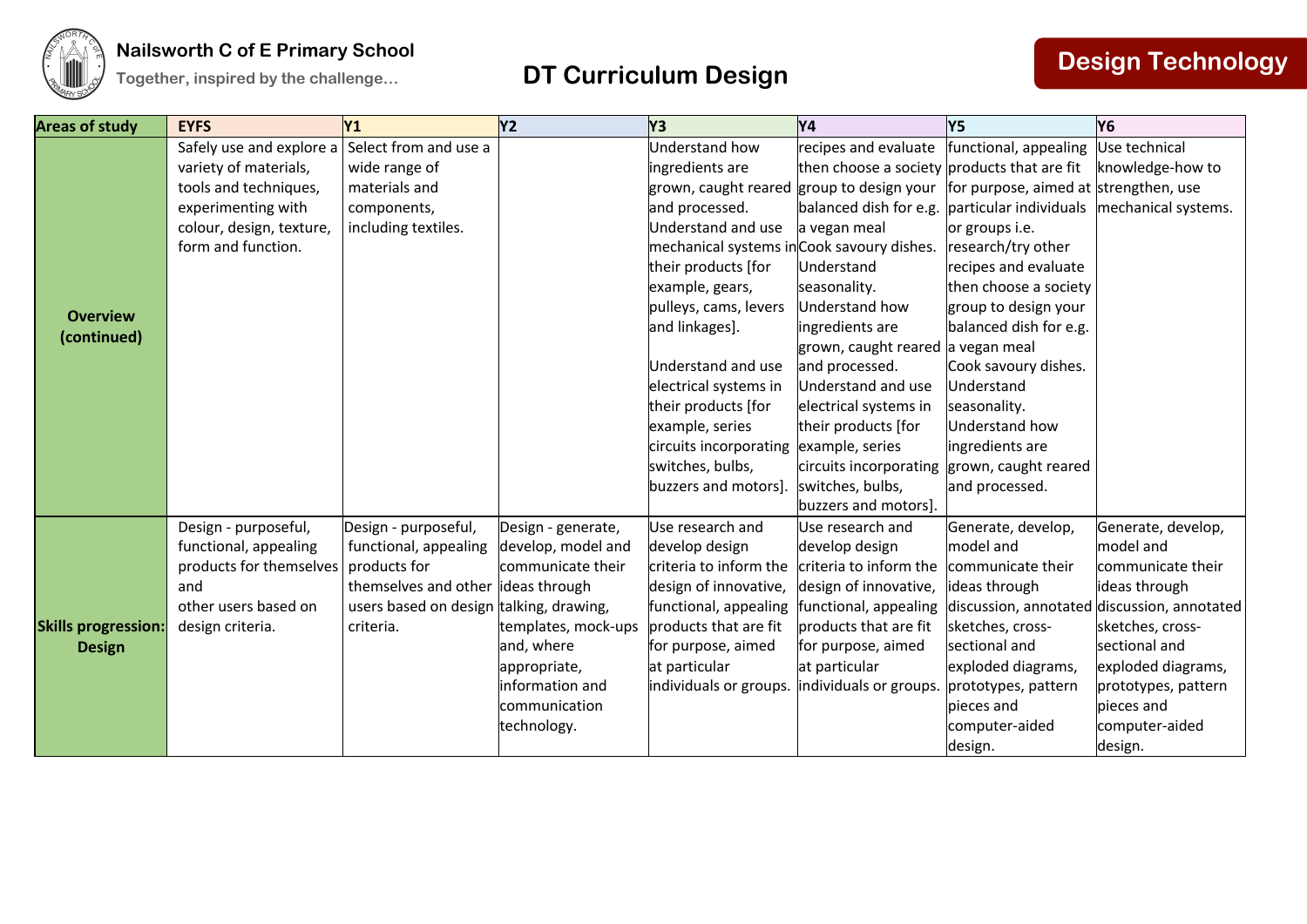

| <b>Areas of study</b>                                       | <b>EYFS</b>                                 | Y <sub>1</sub>                    | <b>Y2</b>                              | Y <sub>3</sub>                                | <b>Y4</b>                                 | Y5                                                     | <b>Y6</b>                                         |
|-------------------------------------------------------------|---------------------------------------------|-----------------------------------|----------------------------------------|-----------------------------------------------|-------------------------------------------|--------------------------------------------------------|---------------------------------------------------|
|                                                             | Select from and use<br>a range of tools and | Select from and<br>use a range of | Select from and use<br>a wide range of | Select from and use a<br>wider range of tools | Select from and use<br>a wider range of   | Accurately select from and<br>use a wide range of      | Accurately select from<br>and use a wide range of |
|                                                             | equipment to                                | tools and                         | materials and                          | and equipment to                              |                                           | tools and equipment materials and components,          | materials and                                     |
|                                                             | perform practical                           | equipment to                      | components,                            | perform practical tasks to perform practical  |                                           | including construction                                 | components, including                             |
| <b>Skills progression:</b>                                  | tasks [for example:                         | perform practical                 | including                              | [for example: cutting,                        | tasks [for example:                       | materials, textiles and                                | construction materials,                           |
| <b>Making</b>                                               | cutting, shaping,                           | tasks [for example:               | construction                           | shaping, joining and                          | cutting, shaping,                         | ingredients, according to                              | textiles and                                      |
|                                                             | joining and                                 | cutting, shaping,                 | materials, textiles                    | finishing].                                   | joining and                               | their functional properties                            | ingredients, according                            |
|                                                             | finishing].                                 | joining and                       | and ingredients,                       |                                               | finishing].                               | and aesthetic qualities.                               | to their functional                               |
|                                                             |                                             | finishing].                       | according to their                     |                                               |                                           |                                                        | properties and                                    |
|                                                             |                                             |                                   | characteristics.                       |                                               |                                           |                                                        | aesthetic qualities.                              |
|                                                             | Explore and evaluate Explore and            |                                   | Explore and evaluate Investigate and   |                                               | Investigate and                           | Investigate and analyse a                              | Investigate and analyse                           |
|                                                             | a range of existing                         | evaluate a range                  | a range of existing                    | analyse a range of                            | analyse a range of                        | range of existing products,                            | a range of existing                               |
|                                                             | products evaluate                           | of existing                       | products evaluate                      | existing products,                            | existing products,                        | evaluate their ideas and                               | products, evaluate their                          |
|                                                             | their ideas and                             | products evaluate their ideas and |                                        | evaluate their ideas                          | evaluate their ideas                      | products against their own                             | ideas and products                                |
|                                                             | products against                            | their ideas and                   | products against                       | and products against                          |                                           | and products against design criteria and consider      | against their own                                 |
|                                                             | design criteria.                            | products against                  | design criteria.                       | their own design                              | their own design                          | the views of others to                                 | design criteria and                               |
| <b>Skills progression:</b>                                  |                                             | design criteria.                  |                                        | criteria and consider                         | criteria and consider improve their work. |                                                        | consider the views of                             |
| <b>Evaluating</b>                                           |                                             |                                   |                                        | the views of others to                        | the views of others                       | Understand how key                                     | others to improve their                           |
|                                                             |                                             |                                   |                                        | improve their work.                           | to improve their                          | events and individuals in                              | work.                                             |
|                                                             |                                             |                                   |                                        |                                               | work.                                     | design and technology have                             | Understand how key                                |
|                                                             |                                             |                                   |                                        |                                               |                                           | helped shape the world                                 | events and individuals                            |
|                                                             |                                             |                                   |                                        |                                               |                                           |                                                        | in design and<br>technology have helped           |
|                                                             |                                             |                                   |                                        |                                               |                                           |                                                        | shape the world                                   |
|                                                             | Build structures,                           | Build structures,                 | Explore and use                        | Apply their                                   | Apply their                               | Understand and use                                     | Understand and use                                |
|                                                             | exploring how they                          | exploring how                     | mechanisms [for                        | understanding of how                          | understanding of                          | electrical systems in their                            | electrical systems in                             |
| <b>Skills progression:</b><br><b>Technical</b><br>knowledge | can be made                                 | they can be made                  | example, levers,                       | to strengthen, stiffen                        | how to strengthen,                        | products [for example,                                 | their products [for                               |
|                                                             | stronger, stiffer and                       | stronger, stiffer                 | sliders, wheels and                    | and reinforce more                            | stiffen and reinforce                     | series circuits incorporating example, series circuits |                                                   |
|                                                             | more stable.                                | and more stable.                  | axles], in their                       | complex structures.                           | more complex                              | switches, bulbs, buzzers and incorporating switches,   |                                                   |
|                                                             |                                             |                                   | products.                              | Understand and use                            | structures.                               | motors].                                               | bulbs,                                            |
|                                                             |                                             |                                   |                                        | mechanical systems in Understand and use      |                                           | Apply their understanding of buzzers and motors].      |                                                   |
|                                                             |                                             |                                   |                                        | their products [for                           | mechanical systems                        | computing to program,                                  | Apply their                                       |
|                                                             |                                             |                                   |                                        | example, gears,                               |                                           | in their products [for monitor and control their       | understanding of                                  |
|                                                             |                                             |                                   |                                        | pulleys, cams, levers                         | example, gears,                           | products.                                              | computing to program,                             |
|                                                             |                                             |                                   |                                        | and linkages]                                 | pulleys, cams, levers                     |                                                        | monitor and control                               |
|                                                             |                                             |                                   |                                        |                                               | and linkages].                            |                                                        | their products.                                   |